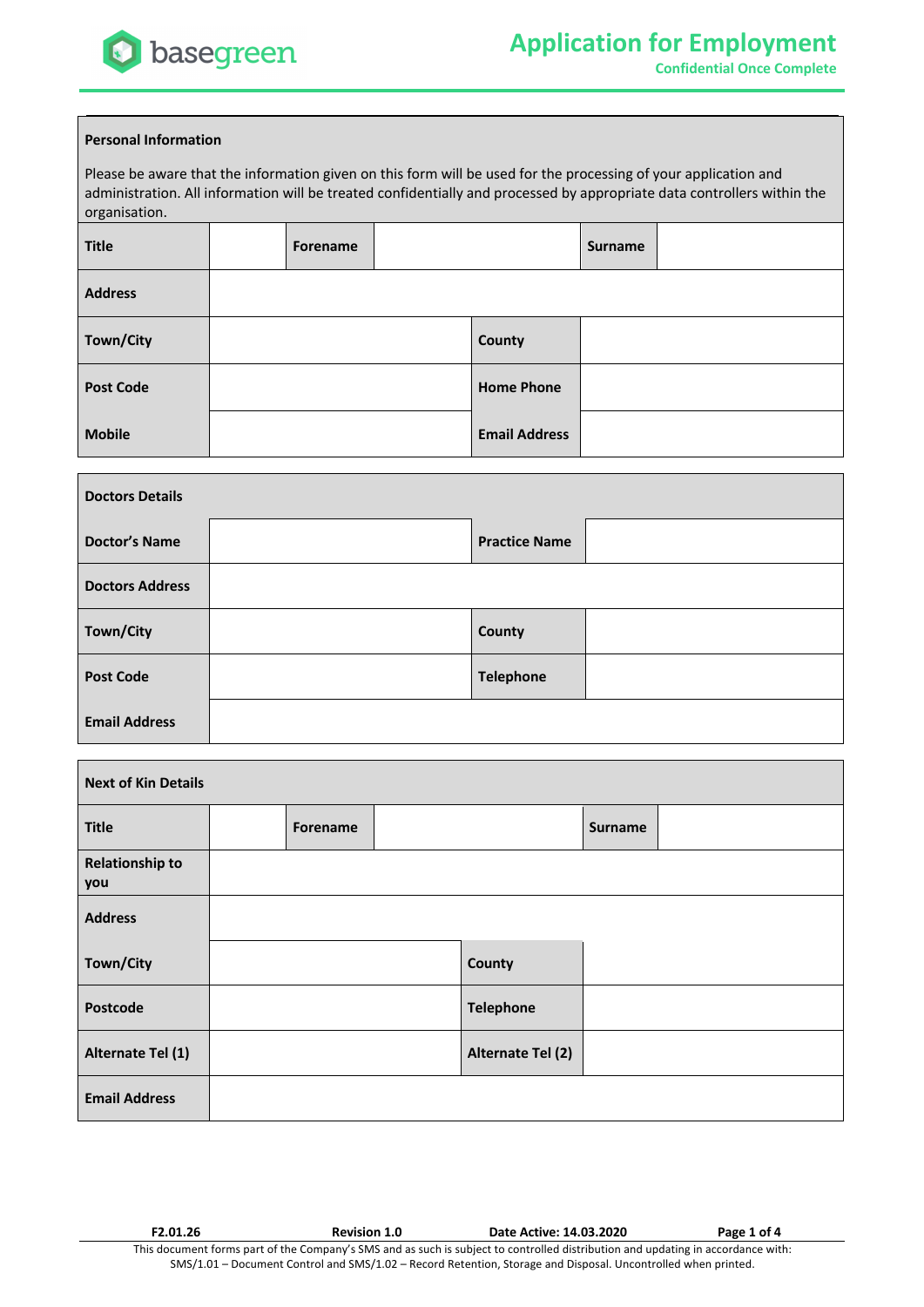

**Confidential Once Complete**

| Employment History (please start with the most recent first) |                                                                                                 |  |  |  |  |
|--------------------------------------------------------------|-------------------------------------------------------------------------------------------------|--|--|--|--|
| <b>Position Held</b>                                         | <b>Employed From</b><br><b>Employer Name</b><br><b>Reason for Leaving</b><br><b>Employed To</b> |  |  |  |  |
|                                                              |                                                                                                 |  |  |  |  |
|                                                              |                                                                                                 |  |  |  |  |
|                                                              |                                                                                                 |  |  |  |  |
|                                                              |                                                                                                 |  |  |  |  |
|                                                              |                                                                                                 |  |  |  |  |
|                                                              |                                                                                                 |  |  |  |  |

| <b>Education</b>          |                          |                     |  |  |  |
|---------------------------|--------------------------|---------------------|--|--|--|
| School/College/University | <b>Examination Taken</b> | <b>Result/Grade</b> |  |  |  |
|                           |                          |                     |  |  |  |
|                           |                          |                     |  |  |  |
|                           |                          |                     |  |  |  |
|                           |                          |                     |  |  |  |
|                           |                          |                     |  |  |  |
|                           |                          |                     |  |  |  |

| Membership of Institutes / Professional Bodies (please state if applicable) |                                  |                   |                    |  |  |
|-----------------------------------------------------------------------------|----------------------------------|-------------------|--------------------|--|--|
| Name of Institute/Professional Body                                         | <b>Class/Level of Membership</b> | <b>Start Date</b> | <b>Expiry Date</b> |  |  |
|                                                                             |                                  |                   |                    |  |  |
|                                                                             |                                  |                   |                    |  |  |
|                                                                             |                                  |                   |                    |  |  |
|                                                                             |                                  |                   |                    |  |  |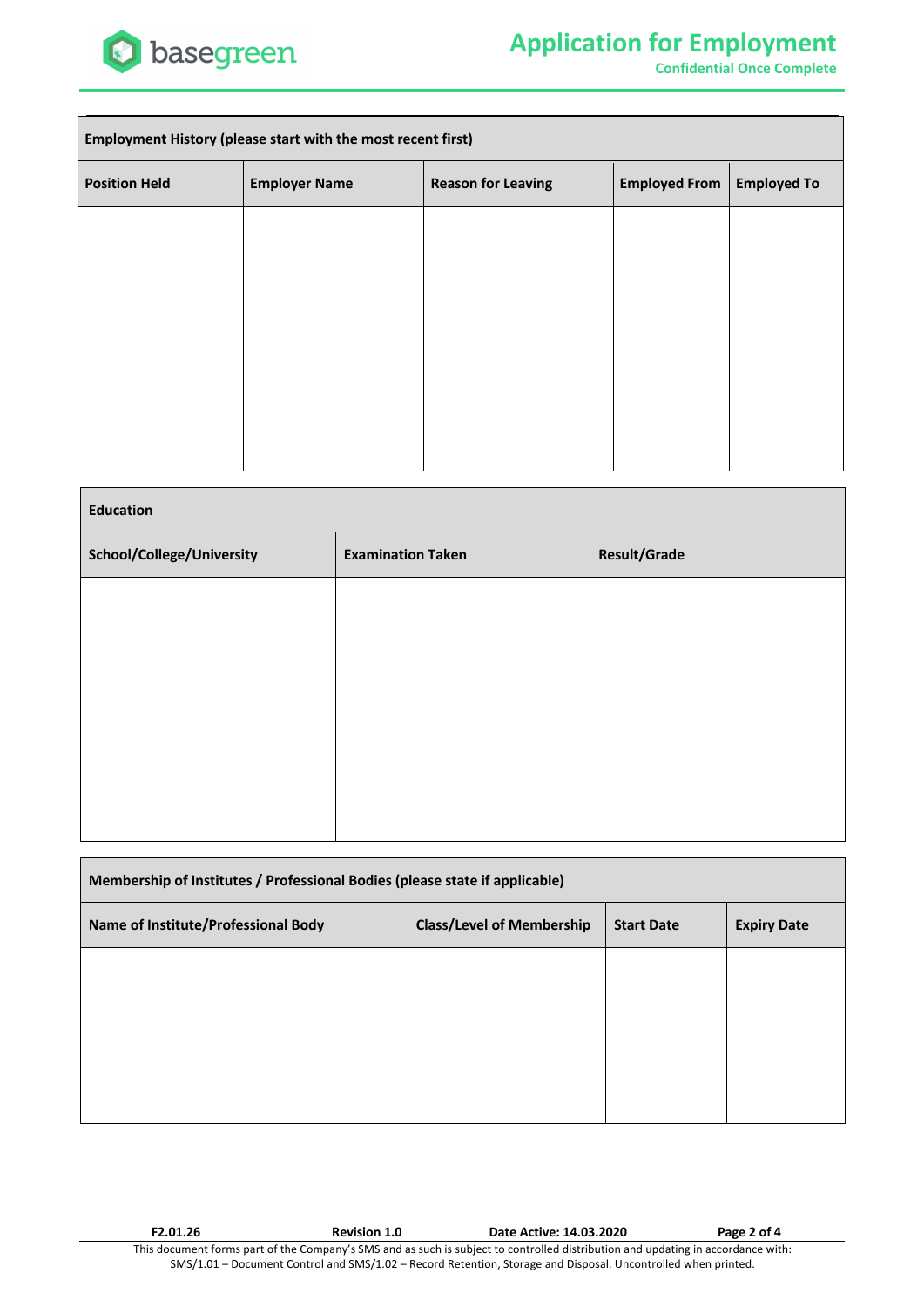

## **References**

Please provide the names and full contact details of the people who have agreed to supply references. References must include at least two positions with separate employers and, as a minimum, cover a period of three years employment and / or training history, where this is possible. Please provide personal references to cover any gaps in employment.

| <b>Full Name</b>          | Relationship     |  |
|---------------------------|------------------|--|
| Company                   | Phone            |  |
| <b>Address</b>            | Email            |  |
| <b>Reason for Leaving</b> |                  |  |
| Date employed from        | Date employed to |  |

| <b>Full Name</b>          | Relationship     |  |
|---------------------------|------------------|--|
| Company                   | Phone            |  |
| <b>Address</b>            | <b>Email</b>     |  |
| <b>Reason for Leaving</b> |                  |  |
| Date employed from        | Date employed to |  |

| <b>Full Name</b>          | Relationship     |  |
|---------------------------|------------------|--|
| Company                   | Phone            |  |
| <b>Address</b>            | <b>Email</b>     |  |
| <b>Reason for Leaving</b> |                  |  |
| Date employed from        | Date employed to |  |

Please continue on a separate sheet if necessary.